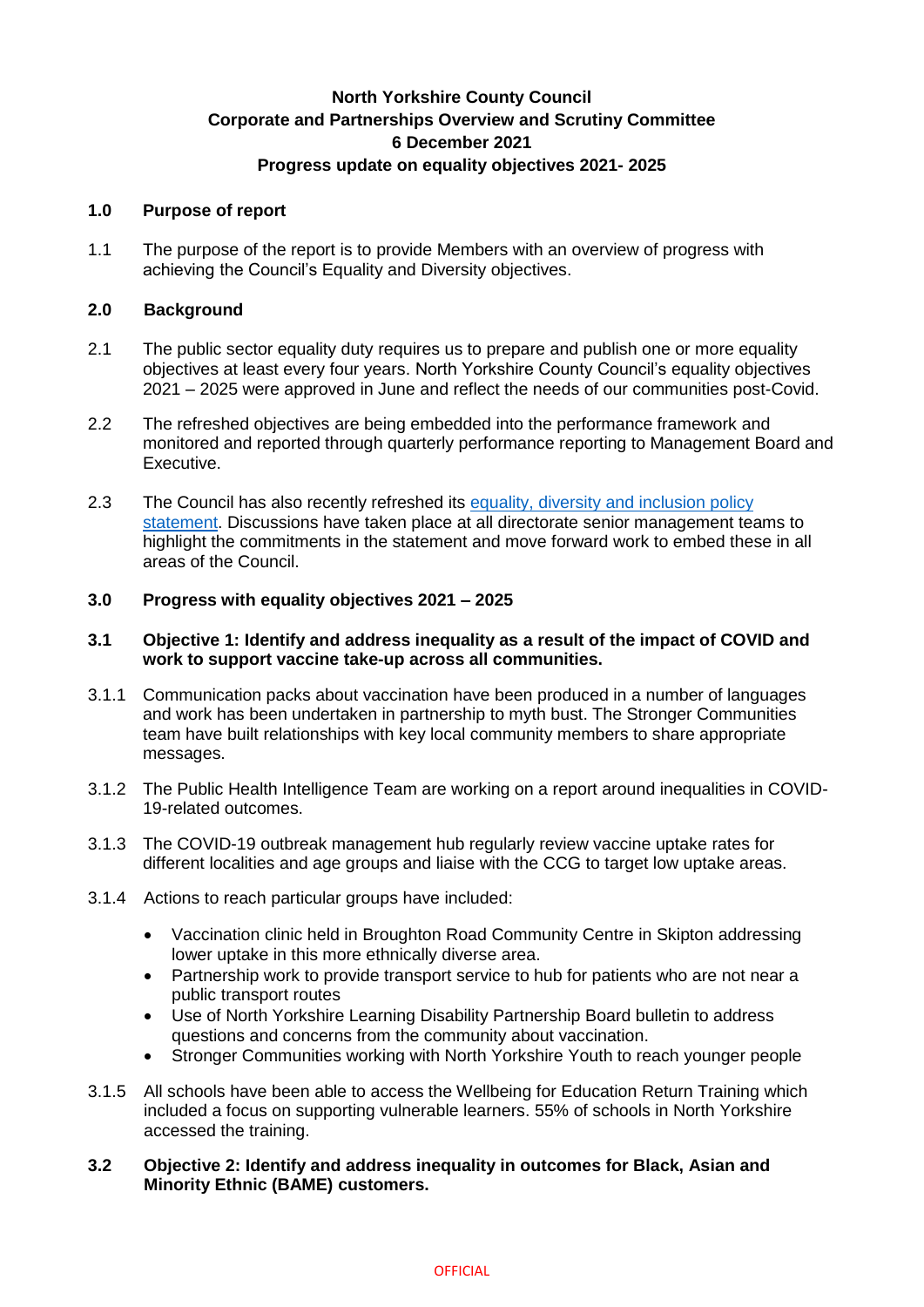- 3.2.1 The Health and Adult Services anti-racist practice group is continuing to raise awareness and improve practice, including co-producing an anti-racist statement. Resources and training opportunities available through the West Yorkshire and Harrogate Health Care Partnership are being shared with colleagues.
- 3.2.2 In a collaboration with the University of York, the Social Work Professional Learning and Development Team are supporting a 'book club' to explore texts on anti-racist practice with Adult Social Care colleagues.
- 3.2.3 Work is being undertaken on the Yorkshire and Humber Association of Directors of Adult Social Services (ADASS) ethnicity service take-up and insight objective will provide useful comparative data.
- 3.2.4 Public Health have held discussion with NHS partners and will be offering support to Primary Care Networks around the new neighbourhood inequalities service specification which includes a wide range of actions such as ethnicity recording. Specific work is underway with the Nepali community.
- 3.2.5 The BAME data on each district joint strategic needs assessment profile has been updated.
- 3.2.6 A range of resources and content will be shared as part of Black History Month in October and staff are being encouraged to show their support by using a relevant Teams background and email signature during the month. The Safer Communities team are also leading work with disability forums, learning disability partnership board and NYCC colleagues for Hate Crime Awareness Week in the same month. This work has a focus on members of the public being 'upstanders' rather than 'bystanders'.
- 3.2.7 A Community Tensions webinar was held on 24 June as part of Safeguarding Week and a number of multi-agency sessions have also been held, including:
	- Hate Crime Awareness Session approx. 40 attendees. (Linked to Safeguarding Week and Community Tensions webinar.)
	- Hate Crime Awareness 'Train the Trainer' session. 8 attendees.
	- Media literacy 'train the trainer' session. 27 attendees
	- 'Bystander' intervention programme Train the Trainers session. 25 attendees.
- 3.2.8 Between August and the end of this year North Yorkshire County Council in partnership with district councils will have resettled approximately 120 persons under the Afghan Relocations and Assistance Policy (based upon a fair share of the national total in proportion to population). The resettlement programme is funded by the Home Office. Craven, Hambleton, Harrogate, Richmondshire and Selby districts are involved. This aspect has progressed relatively smoothly due to the good partnership work built up over the years in relation to the Syrian refugee resettlement programme.
- 3.2.9 In addition the County Council has been leading the efforts on providing support to the Afghan families in two bridging hotels in North Yorkshire. The bridging hotels are being used until families can be resettled in permanent housing, chiefly in other parts of the UK. Most of these families arrived in the UK in mid to late August on military flights and so arrived with little or no luggage. The support in the hotels required a fast and co-ordinated local response with minimal notice and support given by the Home Office or other government departments. Local staff involved included Early Help, the English as an Additional Language (EAL) service, the Adult Learning and Skills Service, Stronger Communities, Public Health, the Library Service, School Admissions, Home to School transport and schools. A local GP practice in each of the two areas registered the families and undertook health-screening checks.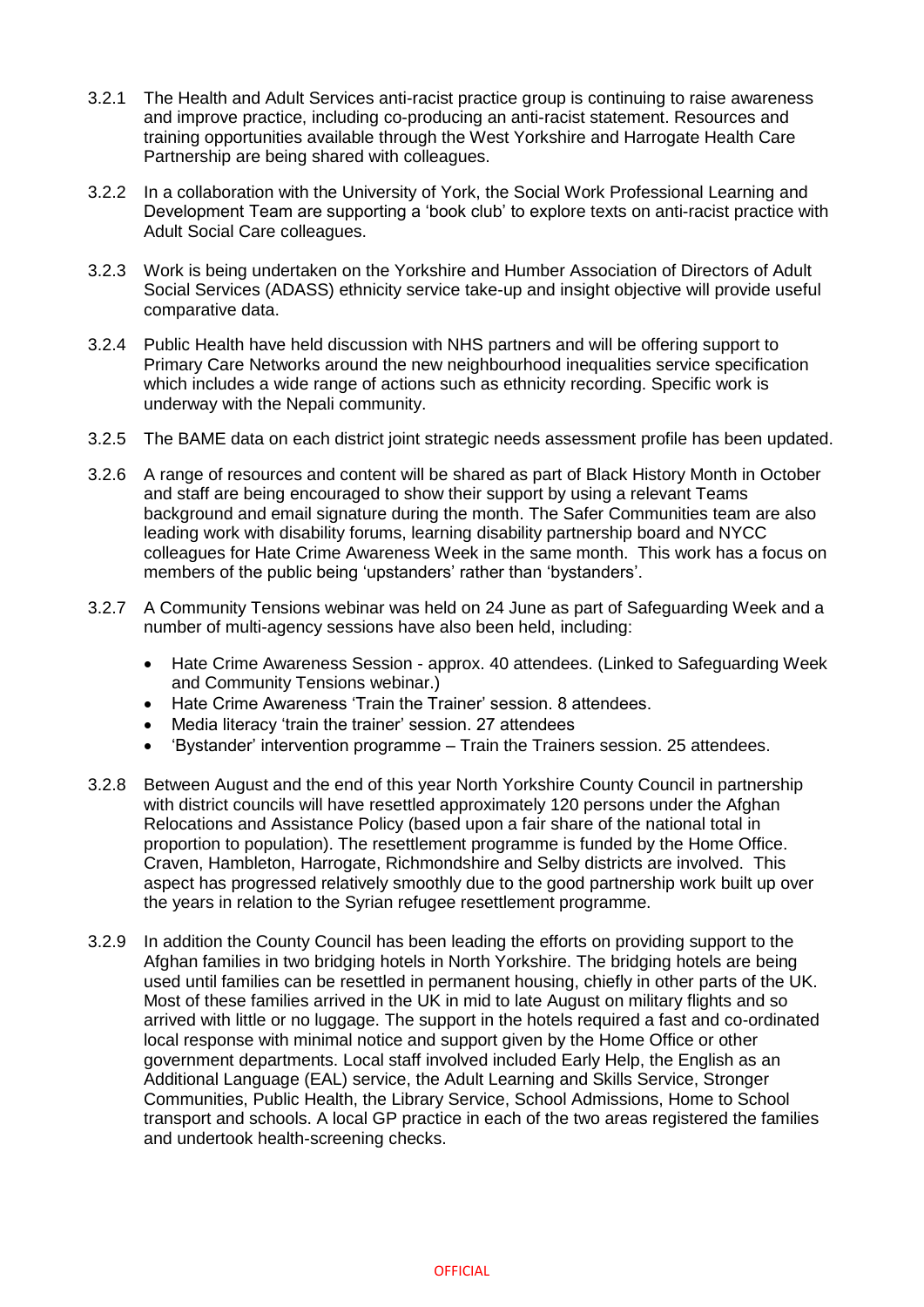- 3.2.10 In both areas, the children were in school as quickly as possible and ahead of later published government guidance requesting that school-aged children should be in school no later than 8 weeks following arrival in the bridging accommodation.
- 3.2.11 The Refugee Council is now providing the wrap-around support in the hotels and the Home Office has recently appointed Liaison Officers to visit the hotels on a more frequent basis than has been the case to date. The DWP has also been providing support by going into the hotels to arrange the Universal Credit Claims and to provide general advice on employment and training in the UK.
- 3.2.12 North Yorkshire Youth and North Yorkshire Sport have been employed to provide activities to the children and young people, including at weekends. English language classes for the adults will be starting shortly after some delay necessitated by the need to recruit teachers. A small number of families have been able to leave the hotels after being provided with permanent housing elsewhere in the UK. The Home Office will be trying to allocate families in bridging hotels to permanent housing in the region to try to minimise disruption. However some families in the hotels will be particularly difficult to place in conventional housing because of their large size by UK standards.
- 3.2.13 Scoping is being carried out on a joint strategic needs assessment on migrant health.
- 3.2.14 The Growing Up in North Yorkshire (GUNY) BAME data has been collected in the [County](http://healthyschoolsnorthyorks.org/wp-content/uploads/2021/09/NYork2020summary.pdf)  [summary report.](http://healthyschoolsnorthyorks.org/wp-content/uploads/2021/09/NYork2020summary.pdf) The equality section (pages 22 and 23) shows differences for particular identity groups for Year 6 and Year 10 pupils.
- 3.2.15 GUNY data differences for BAME children and young from 2020 survey (with 2018 BAME data in brackets) from the secondary school report:
	- 19% (29%) of pupils responded that they have been bullied at or near school in the last 12 months
	- 49% (26%) of pupils responded that their school deals with bullying 'quite' or 'very' well
	- 15% (28%) responded that their school deals with bullying 'badly'.
- 3.2.16 GUNY data from the 2020 survey for BAME children and young people compared to the 'norm' for all children and young people in the survey from the secondary school report (the average for all secondary school pupils who took part in the survey is in brackets)
	- 50% (7%) boys had been called racist insults
	- 29% (4%) girls had been called racist insults
	- 19% (17%) of pupils responded that they have been bullied at or near school in the last 12 months
	- 49% (43%) of pupils responded that their school deals with bullying 'quite' or 'very' well
	- 15% (13%) responded that their school deals with bullying 'badly'.
- 3.2.17 The positive communities steering group are working on a flowchart to identify the support and resources to raise awareness of hate crime with young people and the training and resources that can be provided at each point on the flowchart. Schools have been involved with hate crime awareness sessions and two schools have accessed the Wake Up Call two day course during this period. Eleven workshops were also held with schools and youth groups using the Hate Crime Workshop Kymsgame. 182 young people attended. The positive communities steering group are monitoring attendance at these training sessions along with monitoring the prejudice-based incidents that are reported to the local authority.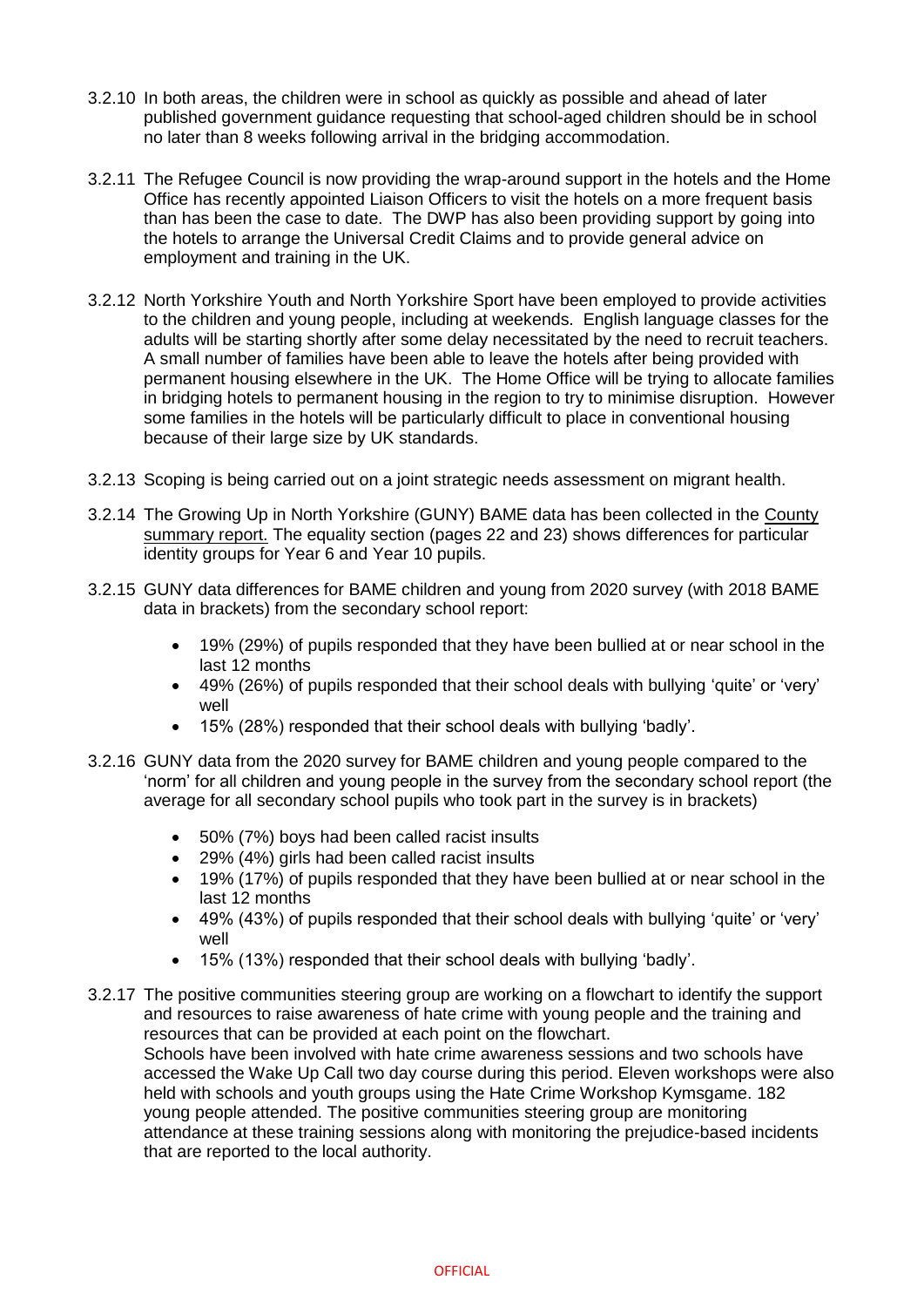# **3.3 Objective 3: Improve inclusion and diversity of staff working for the County Council.**

3.3.1 Workforce data for Quarter 2 is provided below. (Q1 2021/22 is included for comparison purposes).

#### 3.3.2

|                                                                                                          | Q1 2021/22  | Q2 2021/22  |
|----------------------------------------------------------------------------------------------------------|-------------|-------------|
| % male                                                                                                   | 23.3%       | 23.4%       |
| % female                                                                                                 | 76.7%       | 76.6%       |
| % of staff who have declared their ethnicity                                                             | 72.3%       | 73.4%       |
| Of the above, % of staff who have said they<br>are BAME<br>Of the above, % of staff who have said they   | 2.4%        | 2.2%        |
| are White                                                                                                | 97.6%       | 97.8%       |
| % of staff who have declared disability / no disability                                                  | 49.0%       | 57.7%       |
| Of the above, % of staff who have declared a<br>disability<br>Of the above, % of staff who have declared | 2.2%        | 4.0%        |
| no disability                                                                                            | 97.8%       | 96.0%       |
| Average age of workforce                                                                                 | 47.48 years | 47.23 years |
| % of staff over 55 years of age                                                                          | 29.29%      | 29.14%      |
| % of staff under 25 years of age                                                                         | 4.73%       | 4.88%       |
| Top 5% of earners (excluding schools)                                                                    | 388         | 386         |
| Average age                                                                                              | 50.6        | 50.5        |
| % male                                                                                                   | 36.3%       | 35.5%       |
| % female                                                                                                 | 63.7%       | 64.5%       |
| % BAME (declared)                                                                                        | 1.3%        | 1.3%        |
| % White (declared)                                                                                       | 98.7%       | 98.7%       |
| % declared a disability                                                                                  | 2.2%        | 2.8%        |
| % declared no disability                                                                                 | 97.8%       | 97.2%       |

- 3.3.3 The technical problem with underreporting of disability has been resolved and the number of employees who have now reported whether or not they have a disability has increased from 49% to 58% of the total workforce. Of that 58% of the workforce who have declared whether or not they have a disability, the total declaring that they do have a disability has increased from around 2.5% to 4%. There remains further work to be done to encourage more staff to update their equality information.
- 3.3.4 The average age of the workforce has reduced slightly this quarter, with an increase in the proportion of staff under 25 years to 4.88%. This includes 31 on the graduate programme.
- 3.3.5 This workforce data is included in a new quarterly report to Management Board.
- 3.3.6 The latest gender pay gap analysis has seen a continuing decrease in the gender pay gap, reducing to a mean gap of 6.7% (compared to 9.1% the previous year) and a median gap of 2% (down from 7.1% previously) The gender pay gap for March 2021 is currently being calculated. There is a plan to continue to address the gap based on Government Equalities Office commissioned research.
- 3.3.7 We are awaiting further government guidance on how any ethnic pay gap should be calculated and reported.
- 3.3.8 We have begun to consider the equality dimension of HR casework. The numbers are relatively low so this will be reported annually. In the first quarter, there appeared to be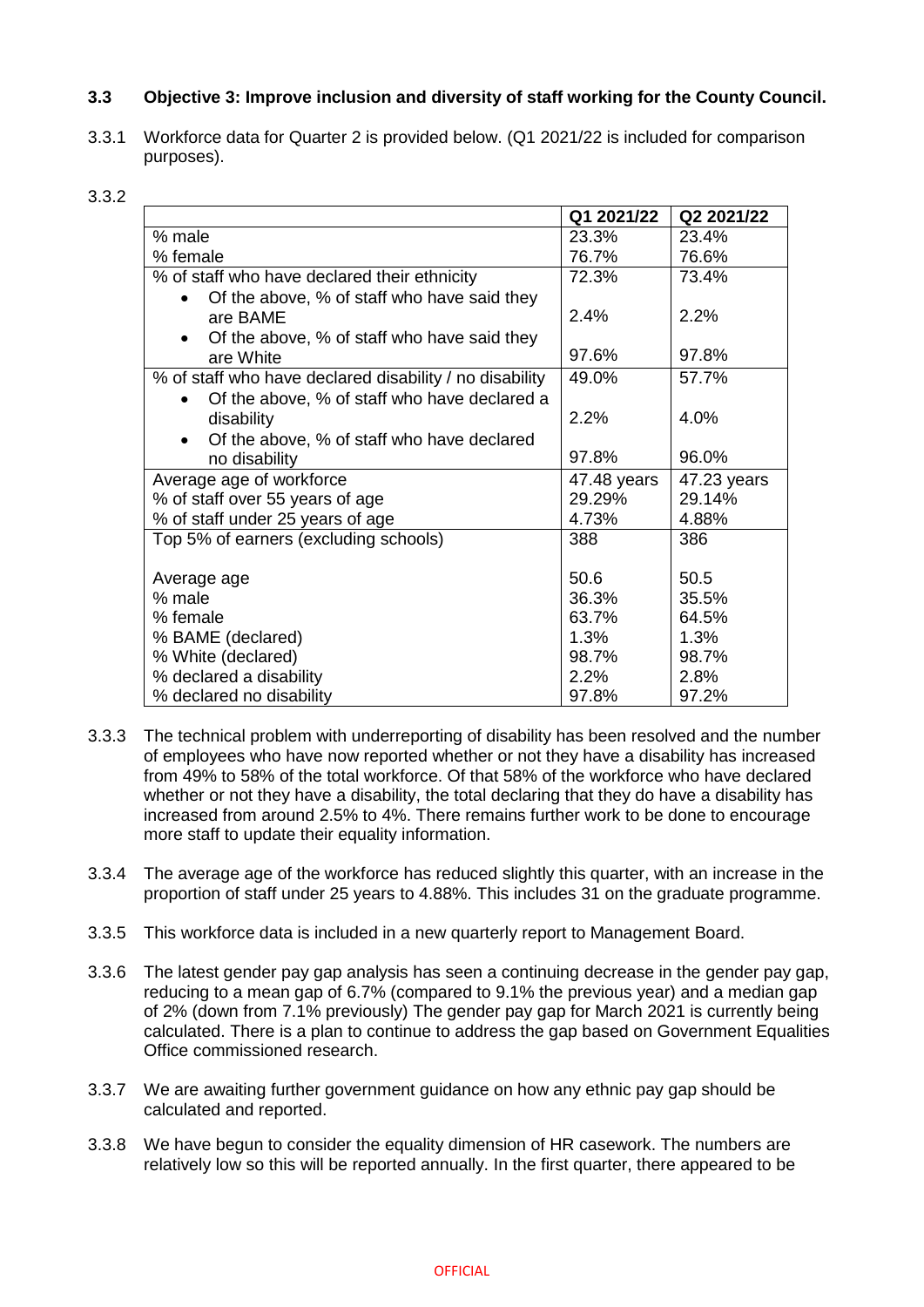disproportionately higher numbers of men involved in conduct, performance and resolving issues at work casework, although this number decreased in Quarter 2.

- 3.3.9 A number of employee networks have been established with senior manager support:
	- Pride Employee (LGBTQ+)
	- Gender equality
	- Disabled employee
	- Value in racial diversity
- 3.3.10 The staff networks are developing content to present at November's senior manager seminar outlining, through their lived experiences, what is needed to progress relevant issues, and are supporting the review of equality, diversity and inclusion online learning. A programme of monthly podcasts on a range of inclusion topics is ongoing and relevant awareness days are being promoted internally.
- 3.3.11 There are also a number of other staff groups on Yammer for employees to join: Working Parents, Menopause Support Group, Autism Support Group, Working Carers, and Neurodiverse Staff.
- 3.3.12 Resourcing Solutions have updated the Council's careers webpage, including the diversity and inclusion section. This includes relevant policy documents as well as showcasing the employee's network groups and recent work on equality, diversity and inclusion (EDI).
- 3.3.13 New and updated content for the Council's intranet EDI page has been created including relevant contacts and signposting to training and resources.
- 3.3.14 New EDI templates have been created for social media to give a more uniform design to the EDI content. The Instagram page, previously named NYCCJobs has now been renamed LIfeAtNYCC to reflect its focus on the culture of NYCC through EDI.
- 3.3.15 The mandatory online equality and diversity package for staff is being re-developed and work is underway to provide comprehensive support to managers and staff in relation to skills and understanding. Staff networks have been consulted and provided feedback and suggestions on structure, content, additional learning support and existent gaps in current training and learning.
- 3.3.16 Collaborative working with partner organisations has included:
	- Regional response to ADCS' cultural competence survey
	- Attendance at West Yorkshire and Harrogate Race Equality network meetings
	- Representation at EDI Leaders Roundtable hosted by TALiNT Partners and Indeed the only local authority represented.
- 3.3.17 A recruitment and retention plan for minority ethnic staff is currently in development in Health and Adult Services.

### **3.4 Objective 4: Improve health and educational outcomes amongst Gypsy, Roma, Traveller (GRT) communities in the county.**

- 3.4.1 Collaboration spurred through pandemic related interventions with the GRT community has developed into ongoing partnership approach to tackling inequalities and improving access to services for residents of Tara Park in Ryedale. NYCC including Children and Families Service (Early Help), Stronger Communities and Living Well are working in collaboration with Ryedale District Council and VCS partners. Alongside a range of developing aims, so far this has specifically helped shape:
	- Dedicated CYPS staff visiting with RDC staff to build relationships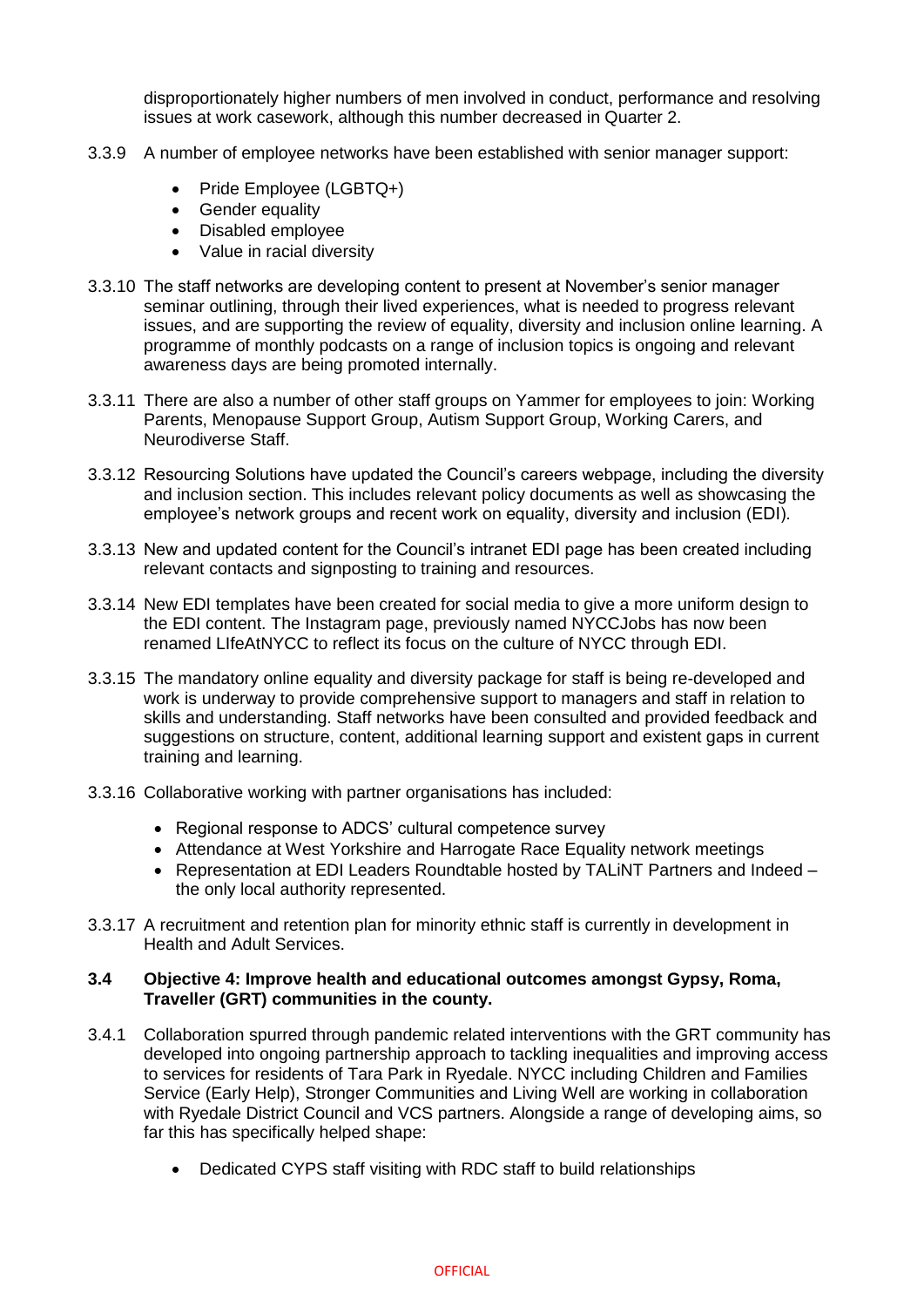- A new RDC support worker role
- Involvement of the Grow and Learn (School Readiness) VCS co-ordinator to begin to stimulate activity and inclusion onsite.
- Links have been made to the CCG and GP practice to address non-registration especially for those with long-term care needs.
- 3.4.2 A deep dive around improving outcomes for children and young people with SEND and their families, including a focus on vulnerable groups (looked after children, military, English as an additional language, children in need, child protection, Gypsy, Roma, Traveller) is being undertaken.

#### **3.5 Objective 5: Ensure service delivery and commissioning, particularly social care and public health, is inclusive of Lesbian, Gay, Bisexual, Trans + adults.**

- 3.5.1 In 2019, (HWNY) engaged with LGBT+ adults in North Yorkshire to understand their experience of accessing health and social care, with a particular focus on mental health services. The recommendations from the HWNY report are being included in the new North Yorkshire Public Mental Health and Prevention Strategic Plan 2021-23 which is being developed.
- 3.5.2 An LGBT+ e-learning module co-designed with an LGBT trainer is now in place for provider staff and available to all staff. It aims to help staff meet the needs of older lesbian, gay, bisexual and transgender people using Health and Adult Services.
- 3.5.3 A Trans awareness session was delivered to HAS Leadership Forum in September which included a presentation from a person with lived experience who is also helping with improving practice. 80 participants attended. An LGB session is being planned for the January 2022 Leadership Forum.
- 3.5.4 The Health and Adult Services' equality, diversity and inclusion group is looking at the Rainbow Badge scheme for health and social services.

## **3.6 Objective 6: Improve wellbeing, inclusion and feeling safe for vulnerable groups of children and young people.**

- 3.6.1 The Growing Up in North Yorkshire (GUNY) BAME data has been collected in the [County](http://healthyschoolsnorthyorks.org/wp-content/uploads/2021/09/NYork2020summary.pdf)  [summary report.](http://healthyschoolsnorthyorks.org/wp-content/uploads/2021/09/NYork2020summary.pdf) The equality section (pages 22 and 23) shows differences for particular identity groups for Year 6 and Year 10 pupils.
- 3.6.2 The data has been shared with a range of partners. The data does indicate that bullying rates do remain higher for pupils in these different social identity groups. Questions were also included in the 2020 survey for secondary aged pupils asking about their experience of sexual harassment and witnessing sexual harassment. This is supporting schools to respond to the Ofsted review into sexual harassment and peer on peer abuse in schools.
- 3.6.3 60% of North Yorkshire schools have registered with the North Yorkshire Healthy Schools award and of those schools who have registered 35% have achieved an award. This includes 40 schools with the emotional health and wellbeing theme. A number of good practice examples are available for schools to see and access when they register with the award. These are also used in training sessions with schools. We are waiting for confirmation of continued funding for the award beyond March 2022. If confirmed then the Equality and Diversity enhanced healthy schools award will be developed in the spring term 2022.
- 3.6.4 The LGBT youth groups, young carers work and service champions are still in place and working with the identified children and young people. LGBT training for professionals who work with children and young people is available through the early help training programme.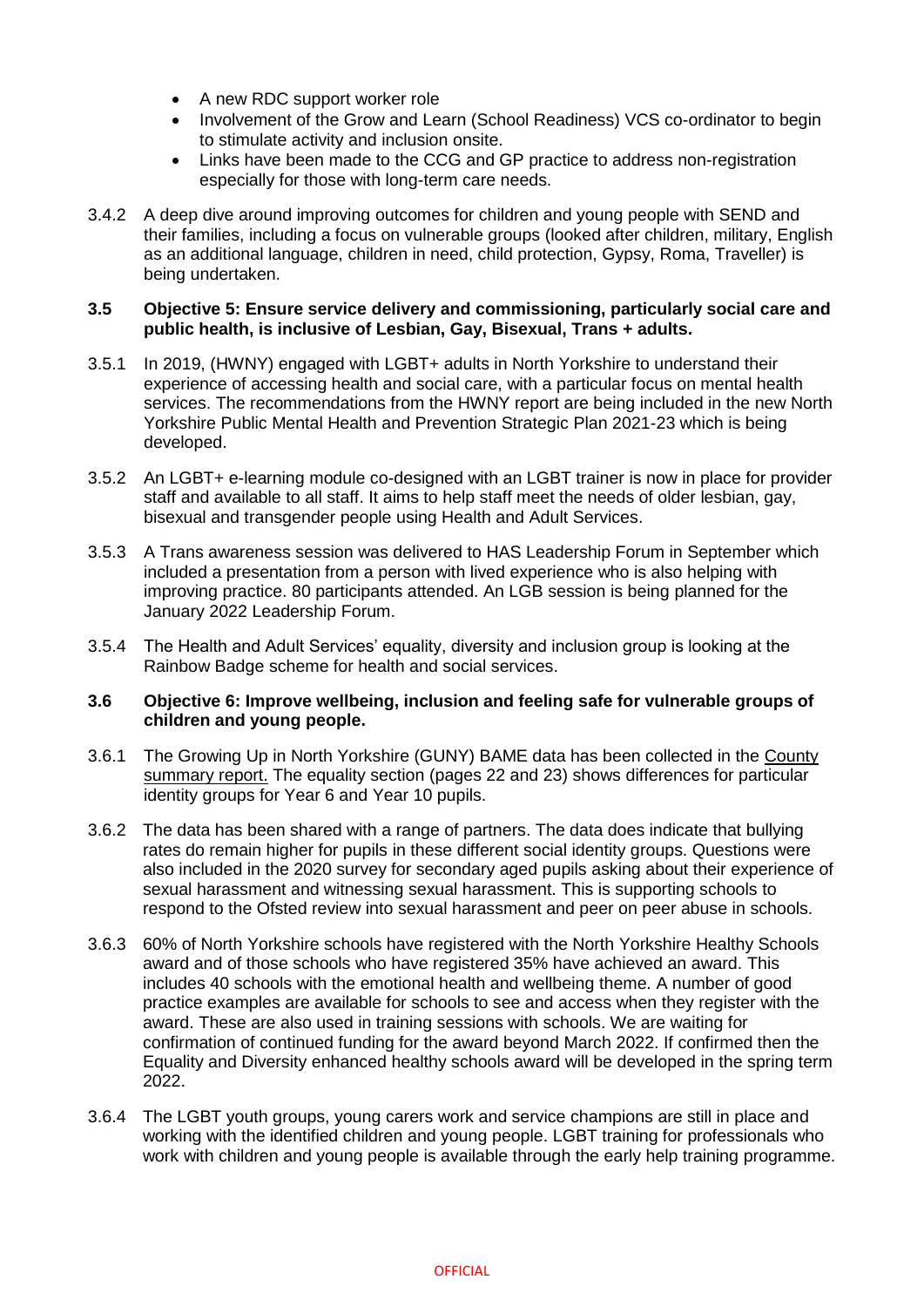- **3.7 Objective 7: Support digital inclusion for North Yorkshire's communities and ensure that digital access to our services is inclusive of the widest range of customers as possible, taking into account different access requirements and the needs of those who experience digital exclusion.**
- 3.7.1 Work is ongoing to improve accessibility of the Council's website in accordance with the Web Content Accessibility Guidelines 2.1. Our current score using the Sitemorse accessibility report (an independent audit tool) is 6/10. We expect this score to increase when running the report following the deployment of recent improvements, listed below:
	- 106,870 accessibility fails raised in the Sept 2019 Sitemorse report have been fixed, with 15,515 (14%) remaining.
	- Introduction of new website functionality to aid ongoing resolution and management of accessibility issues (Governance system, Accessibility module, new 'document' content type)
	- Code improvements made on priority areas
	- PDFs not meeting accessibility standards removal ongoing (600 removed)
	- 1000 older press releases removed
	- Accessibility statement updated which focuses on resolution of priority issues by end of 2021.
- 3.7.2 A review of the application of the Accessible information Standard to relevant systems and processes across the council is being scoped**.**

| Year/quarter | No of sessions |
|--------------|----------------|
| 2020/21      | 1062           |
| Q1 2021/22   | 514            |
| Q2 2021/22   | 882            |

3.7.3 Assisted digital sessions were carried out in libraries as follows:

## **4.0 Other examples of EDI related work**

- 4.1 **Accessible Transport Group** In September an initial meeting was held to explore the feasibility of an accessible transport group. This meeting which was instigated by NYCC and facilitated by Inclusion North, was attended by representatives from all directorates plus members of North Yorkshire Disability Forum. The initial meeting was largely an introductory meeting but there was an action agreed to work up the terms of reference with Inclusion North, which will ensure future meetings are worthwhile and will help manage expectations. When the terms of reference are agreed the group will start to meet to identify issues that can be resolved within the scope of the group.
- 4.2 **Learning disabilities –** A deep dive report into the needs of people with learning disabilities and the next steps has been published. Public Health are considering how commissioned services meet the needs of people with learning disabilities and/or mental health issues.
- 4.3 **Libraries – sunflower lanyard scheme -** The hidden disabilities sunflower lanyard scheme has been extended across all libraries in North Yorkshire. The aim is to enhance the library experience for customers with hidden disabilities, such as autism, dementia, visual or hearing impairment and anxiety following a successful pilot at Harrogate library. Customers can pick up a free sunflower lanyard in the library. It acts as a discreet sign that they may need extra time or support when using the library. Staff and volunteers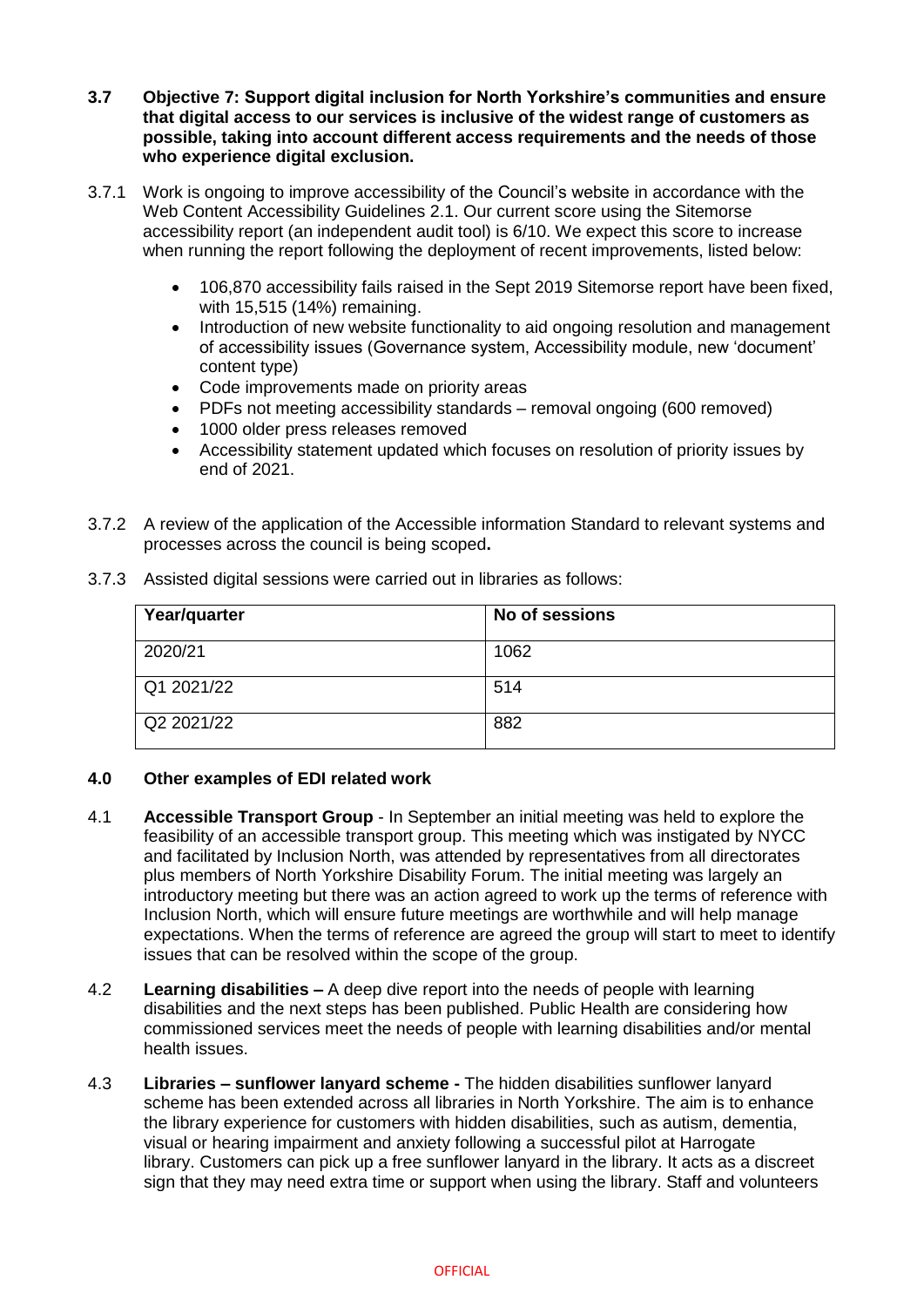have had awareness training and are happy to assist. The sunflower design is recognised by numerous organisations, including many shops, airports and supermarkets. Using the same design means customers can use their lanyard with organisations across the UK in the knowledge that the community will recognise its meaning.

- 4.7 **Active Weight Managent -** As part of the Government's Obesity Strategy and investment in Weight Management services, local authorities have been awarded a grant this year to expand and develop adult weight management (AWM) services. North Yorkshire Public Health commissions an established AWM service, delivered by 6 different provider organisations across the county. The funding is being used to increase availability of 1:1 support for individuals taking part in the programme and develop bespoke programmes for specific target groups who may face barriers in accessing the programme or whose needs may not be met by the existing programme structure. These include those living with mental illness, those from ethnic minority communities and those with learning disabilities. Two of the AWM service providers have decided to develop adapted programmes for those with learning disabilities and there will be four programmes delivered - in Harrogate, Scarborough and Ryedale areas. They have been developed in consultation with selfadvocates (people with learning disabilities) and those working with people with learning disabilities. They started in September and will provide up to 6 months of support for physical activity and healthy eating for people with learning disabilities and their parents/carers.
- 4.8 **Pregnancy incentives trial -** In April 2021, Living Well Smokefree launched its first ever pregnancy incentives trial to encourage more pregnant smokers to quit smoking throughout their pregnancy and beyond. Incentivising quit attempts within particular smoking populations is backed by a strong and positive research base and a proportion of budget underspend has been used to initiate this trial. As part of the trial, pregnant smokers are able to earn up to £200 in Love2Shop vouchers (£50 at 4 key points along the quit journey) to accompany the 1:1 behavioural support and stop smoking medications they receive from LWSF advisors. The trial has a clear focus on pregnant smokers - one of Living Well Smokefree's priority populations. Following an Equality Impact Assessment we have ensured it is also inclusive of pregnant smokers with other protected characteristics such as disability and those on low income.
- 4.9 **Disability access – county forums -** North Yorkshire Disability Forum (NYDF) and North Yorkshire Learning Disability Partnership Board (NYLDPB) supported by the HAS Participation and Engagement (P&E) Team, have recently worked with several teams to develop solutions and to promote staff awareness of accessibility and reasonable adjustments, across NYCC services and within our wider communities. This includes testing a new accessibility icon for the external website, co-producing disability awareness refresher training for customer service centre staff and producing a video for new managers and staff in HAS in Harrogate district. NYDF and NYLDPB have also been raising awareness about the importance of Changing Places, and working with district councils to access new government funding to install Changing Places in existing buildings: [Changing](https://www.changing-places.org/local-authority-funding/ps30-million-investment-to-provide-changing-places-toilets)  [Places Toilets \(changing-places.org\)](https://www.changing-places.org/local-authority-funding/ps30-million-investment-to-provide-changing-places-toilets) In addition, NYDF is developing a campaign to ensure the availability of working hearing loops, and has worked with colleagues in BES to contribute feedback about accessibility to work on Transport-Related Social Exclusion. NYDF and NYLDPB co-chairs co-designed and co-presented a session for the Care and Independence Overview and Scrutiny Committee in June, sharing the story of how forums' participation and engagement continued during the Covid lockdowns, rising to the challenges of digital engagement whilst still including people who did not have digital access. The HAS P&E Team have produced a report on digital access and inclusion based on the experiences over the pandemic, with a number of recommendations to improve digital inclusion.